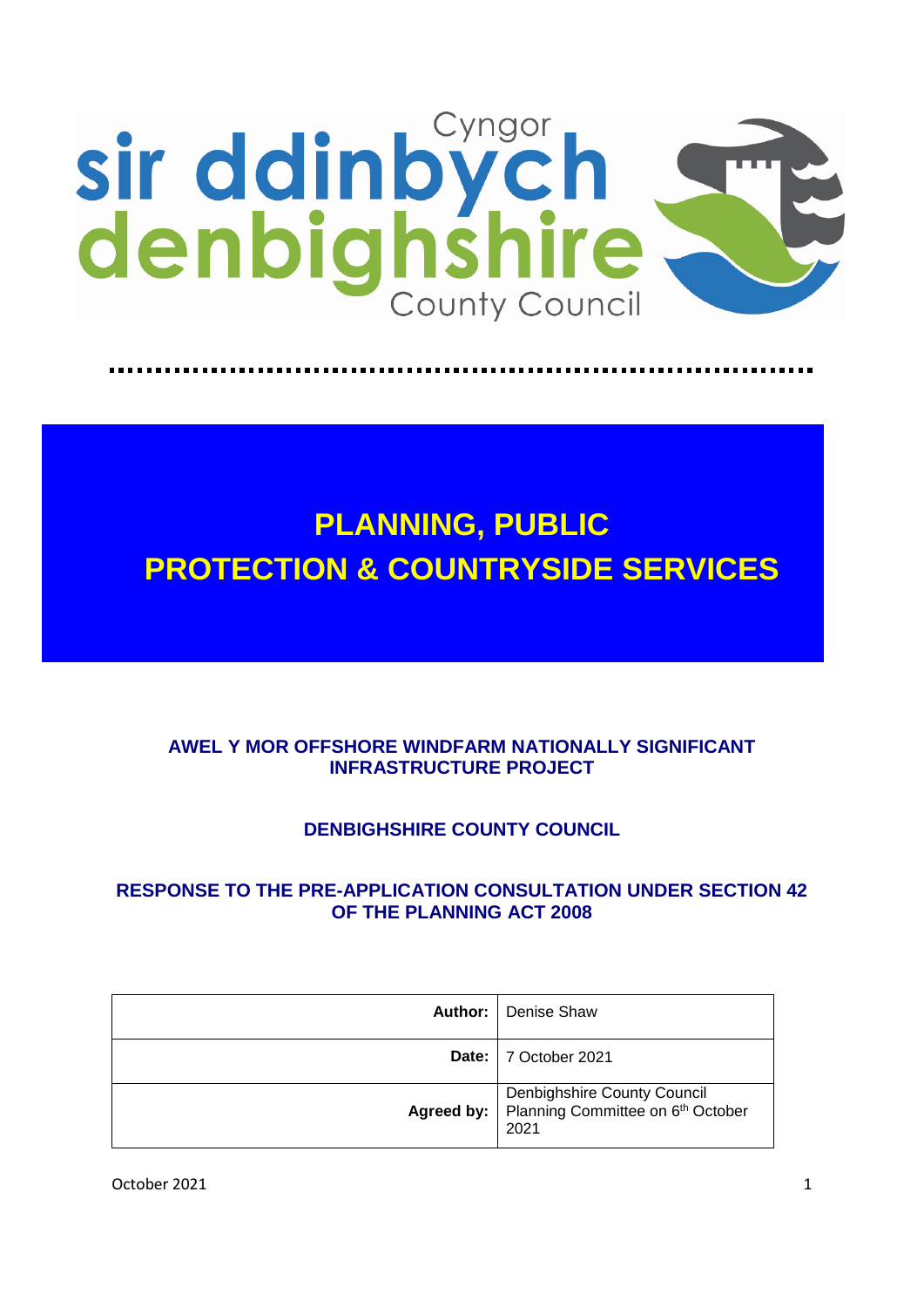# **A. PREFACE**

Reference is made to your email which gave notice of the formal pre-application consultation period and invited comments on draft Development Consent Order and Preliminary Environmental Information Report (PEIR) in accordance with the provisions of Section 42 of the Planning Act 2008.

Comments on behalf of Denbighshire County Council ('the Council') take the form of an observations report which follows this preface. The response incorporates comments from the Council's planning and technical officers and elected Members of the Council.

Please note; reference is made only to sections of the consultation documents which the Council wish to offer comment on.

We advise that comments are provided on a without prejudice basis, based on the information available.

The draft Consultation Response was presented to Denbighshire County Council Planning Committee on 6 October 2021. The draft response has been amended in light of issues raised at Planning Committee, and the final response has been agreed with the elected Members.

Any queries should be directed to Denise Shaw, Planning Officer:

Tel: 01824 706724

Email: [denise.shaw@denbighshire.gov.uk](mailto:denise.shaw@denbighshire.gov.uk)

# **B. GENERAL COMMENTS ON THE PROPOSDED DEVELOPMENT**

The Council does not object to the principle of the development, however there are significant concerns with regards to works proposed at the landfall location in relation to the interaction with existing and proposed flood defences and the operation and future viability of Rhyl Golf Club; and in relation to the location, siting and scale of the proposed onshore substation.

The Council also have concerns with the scale of the offshore windfarm proposed and the impacts it would have on regional interests.

With respect to the landfall location, the Council would advise that, in addition to existing coastal flood defences, a programme of new and improved defences are proposed along the Denbighshire coast. This includes the East Rhyl coastal defence project which is currently under construction; proposed improved sea defences in central Rhyl; and a proposed coastal embankment at Rhyl Golf Club (please see response to 1.3.1 below which sets out projects to be included in cumulative assessment).

It is noted that the landfall location proposed is at Rhyl Golf Club, and therefore there is the potential for the proposal to directly impact upon existing and proposed coastal flood defences and the function and viability of Rhyl golf club.

With respect to the onshore substation, whilst the Council accepts the need for the substation to be sited close to the National Grid substation, the Council would question the site selection, give the chosen substation site is an open agricultural field which is rural in character and close to residential properties. The Council would question why alternative sites on or adjacent to the business park or to the south of Glascoed road, which are less visually conspicuous were not selected.

Whilst the offshore array has limited significant effects on Denbighshire interests, from a regional perspective, the Council has concerns about the number of significant effects identified in the SLVIA, and the effect an offshore windfarm of the scale proposed would have on regional seascape and landscape character, visual amenity and the regional visitor economy.

# **C. COMMENTS ON DRAFT DCO**

In addition to consent for the construction and operation of an offshore windfarm, the draft DCO includes provision for secondary powers for 'associated development', including streetworks and compulsory acquisition powers.

October 2021 2 Owing to the large geographic area affected by the onshore works, the Council has concerns about the wide remit of secondary powers, and in particular the proposed powers for temporary stopping up or restriction on the use of streets, and the temporary stopping up or diversion of public rights of way, as it would remove strategic control from the local highway authority to manage the highway and public rights of way network effectively for the benefit of users.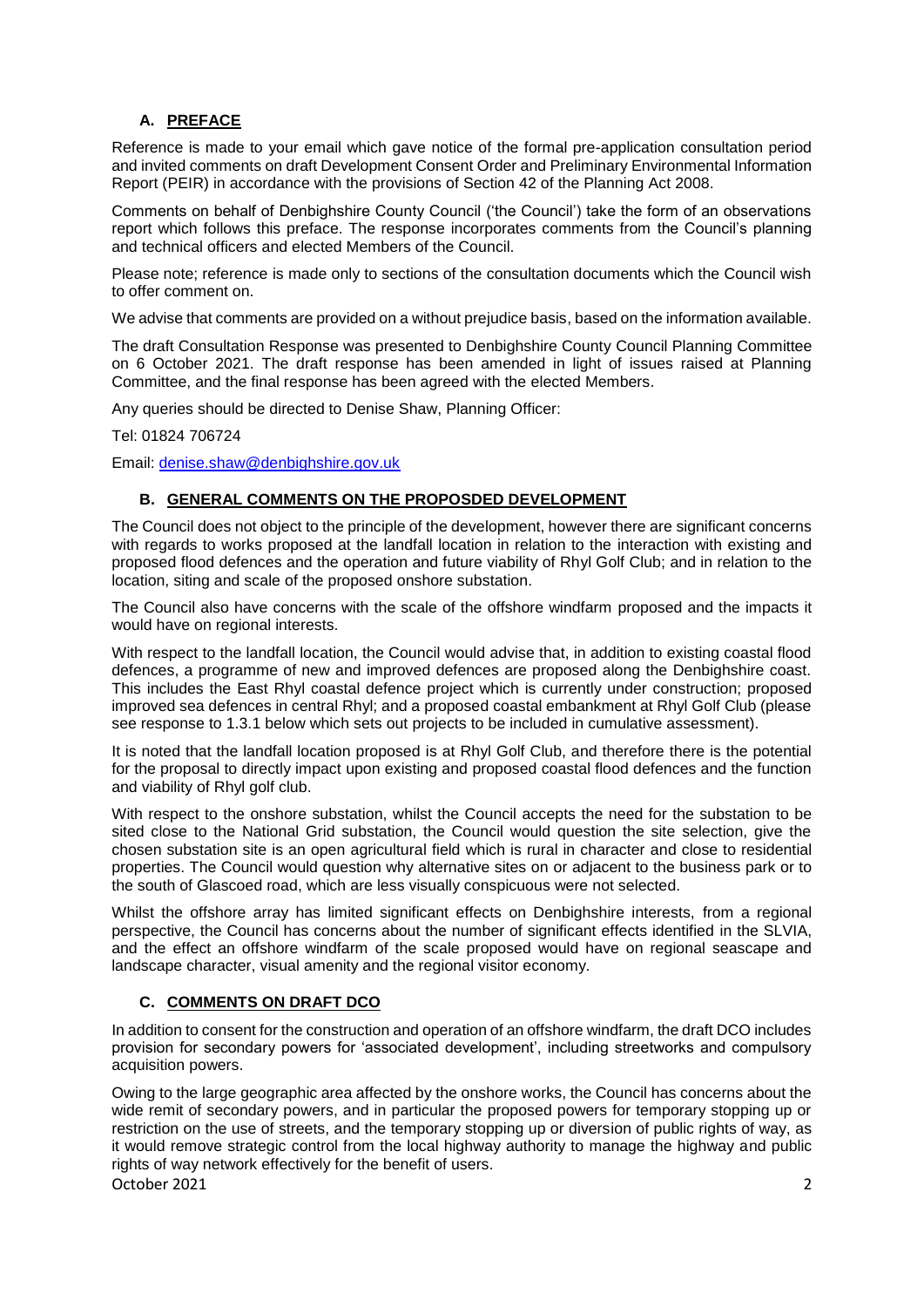Any closures or diversions must be agreed within the local highway authority, and should be diverted / closed for the minimum possible time necessary.

The Council is also an effected landowner, and has concerns regarding the impact on Council interests, in particular at the landfall location. It is should be noted that there are existing coastal defences at the landfall, and the Council has a programme of coastal defence scheme improvements in the pipeline which may be impacted by the proposal.

The Council also has the following comments to make on the specific sections of the draft DCO:

*PART 3*

*Streets*

*Public rights of way*

*11.(1)*

It is not clear what is meant by 'public rights of way strategy'. The Rights of Way Improvement Plan is the only statutory strategy a Council would have and its purpose is not to set design or specification standards for path reinstatement, and therefore this clause does not have any meaning, as there are no pre-defined standards to adhere to.

The Highways Act is applicable with regards to issue of design and that would mean the developer would need to provide a new surface at least to the standard of the original path in agreement with the Highway Authority's own standards not any strategy.

*11 (2)*

This section only refers to footpaths, however bridleways and byways will also be affected by the development proposal. Is this an omission, or is the intention that this clause should only apply to footpaths?

It is essential the local highway authority have adequate advance notice and indication of the sections being stopped up and details of what it is to be replaced with, and stopping up period should be as short and commodious to satisfy the existing statutory tests in law for the replacement of public rights of way.

*Temporary stopping up of public rights of way*

*12. (2)*

As above, this clause is meaningless as Rights of Way Improvement Plans do not specify to this level of detail standards for replacement paths. Each case is site specific and depends on the existing condition of the right of way and the nature of use, and detailing cannot be standardised, and needs approval of the local highway authority.

#### *PART 5*

*Powers of Acquisition*

The Council is an effected landowner, in particular at the landfall location.

The Council has significant concerns regarding the proposed compulsory acquisition powers, and consider the needs of development should not override or conflict with other landowner interests, or undermine other developments which are be carried out, in particular strategic improvements to coastal flood defences.

The Council consider existing and planned flood defence infrastructure at the landfall must take precedence over the windfarm development, and as such the Council cannot agreed to powers of acquisition unless amendments to the windfarm scheme are made to ensure no adverse impact on flood defences.

The Council also consider the siting of a construction compound and permanent siting of Transition Joint Bays at Rhyl Golf Course would impact on the functionality and long term viability of the golf course. The Council consider the powers of acquisition sought would take away any agency from the golf club to influence the siting of infrastructure within the golf course grounds, which is unacceptable given the potential implications for the future of the club.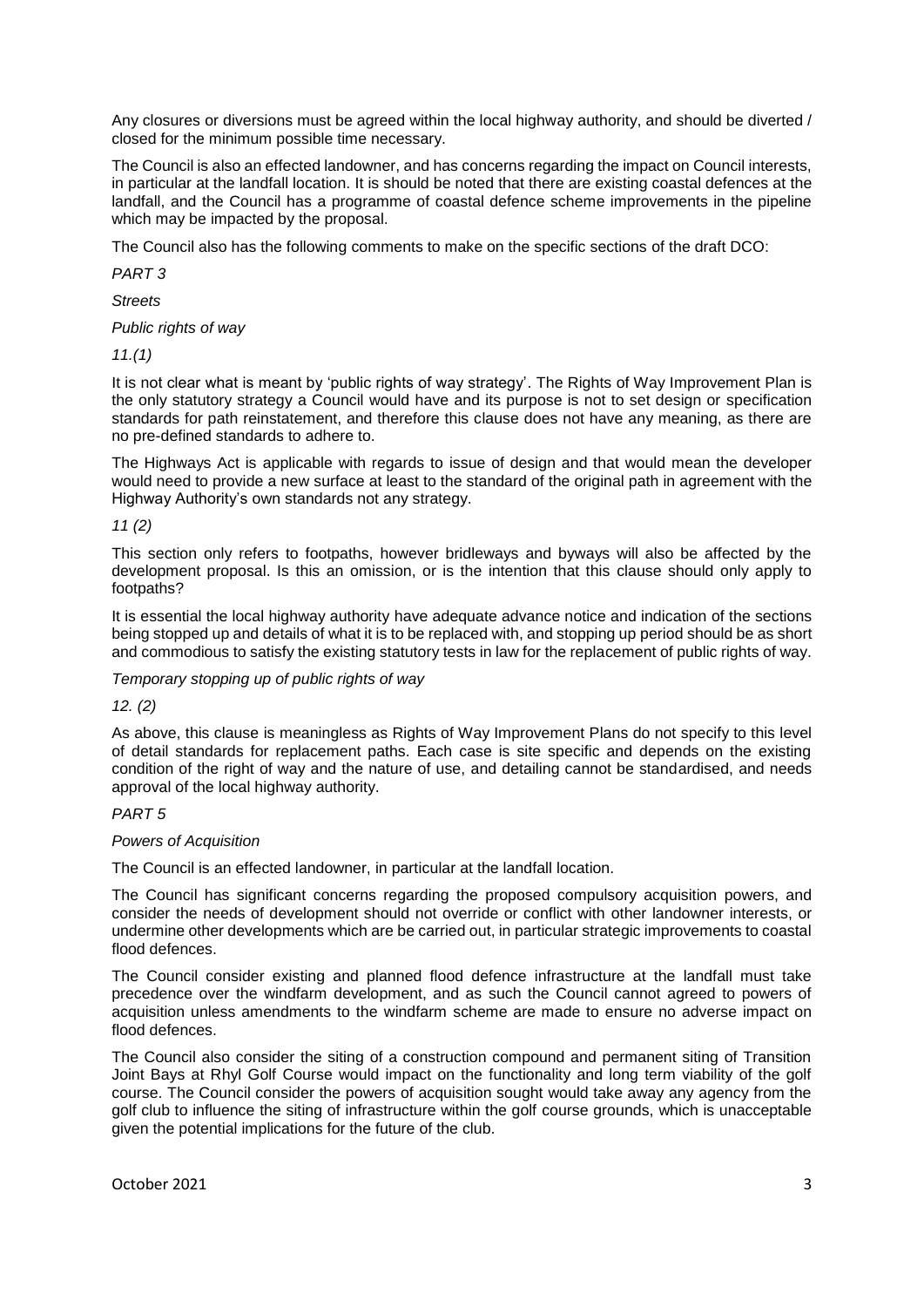Further dialogue with the Council's property section and flood risk engineer, Rhyl Golf Club and other affected landowners should be undertaken so they fully understand the scope of powers sought.

# *SCHEDULE 2*

# *REQUIREMENTS*

Requirement 7. The Council do not agree with this Requirement. Full details of substation siting, design, scale and layout, and appearance of buildings should be included in the application in order that assessment of effects is robust and understood.

At a last resort, should any details of the substation be subject of the Requirement, then it is essential that the upper limits for the substation are clearly defined and embedded in the requirement. E.g. site area shall not exceed  $XX, XXX$  m<sup>2</sup> / external equipment shall not exceed height of 18m / number of buildings shall not exceed 8 / buildings shall not exceed height of 15m etc.). Details of vehicular access, internal roads, parking and turning areas, boundary treatments and lighting should also be itemised.

Requirement 11. The Code of Construction Practice should also include provision of a communication plan outlining how the local community will be informed about construction activities, set out a commitment to provide a single point of contact and complaints management and resolution procedure.

Requirement 16. The Council have concerns with the proposed hours of working, and do not agree to 7am – 7pm working hours in locations close to residential receptors. Where working areas are close to residential receptors, hours of operation should be restricted to 8am – 6pm Monday to Saturday only, with no working on Sundays or Bank Holidays.

In relation of 16 (2). The Council has no objection to inclusion of a provision which allows for works to be carried out outside of agreed working hours in exception circumstances. However the clause should make it clear that requests need to be made in writing to the Council at least 48 hours in advance, and should include an explanation why works cannot be carried out during agreed working hours and an outline of works proposed to be undertaken. The communications plan (referred to under Requirement 11 above) should also include a provision for a mechanism to notify affected communities of out of hours work in advance of them being undertaken.

Requirement 18. Should include a clause which requires land condition to be recorded prior to commencement of development, and land to be restored to same or better standard than original.

Requirement 19. This requirement is not precise. The maximum noise levels from the substation site at the nearest noise sensitive receptors must be clearly defined and embedded in the Requirement.

# **D. COMMENTS ON PEIR**

# **LAYOUT OF THE REPORT**

The Council wish to raise the issue of file size; the consultation documents are numerous and very large in size, and Officers and Councillors have had difficulty accessing documents from the project website. It is also likely that members of the public and other interested parties would struggle to open / download the files and navigate consultation documents. Therefore consideration should be given to ensure the file size is reduced are far as practical at submission stage.

#### **VOLUME 1: INTRODUCTORY CHAPTERS AND ANNEXES:**

# **1.2 CHAPTER 02: POLICY AND LEGISLATION**

The Council support the principle of new renewable energy generation and recognise the contribution the proposed windfarm would make towards meeting Welsh Government renewable energy targets and tackling climate change.

However, new wind energy development should not be brought forward at any cost. It is noted that a large number of significant effects have been identified in the PEIR across a range of topic areas. The design process is iterative and full consideration should be given to scaling back the geographic spread of the windfarm and the size of the turbines, which may help mitigate the range and extent of significant effects identified, whilst still contributing to renewable energy and climate change goals.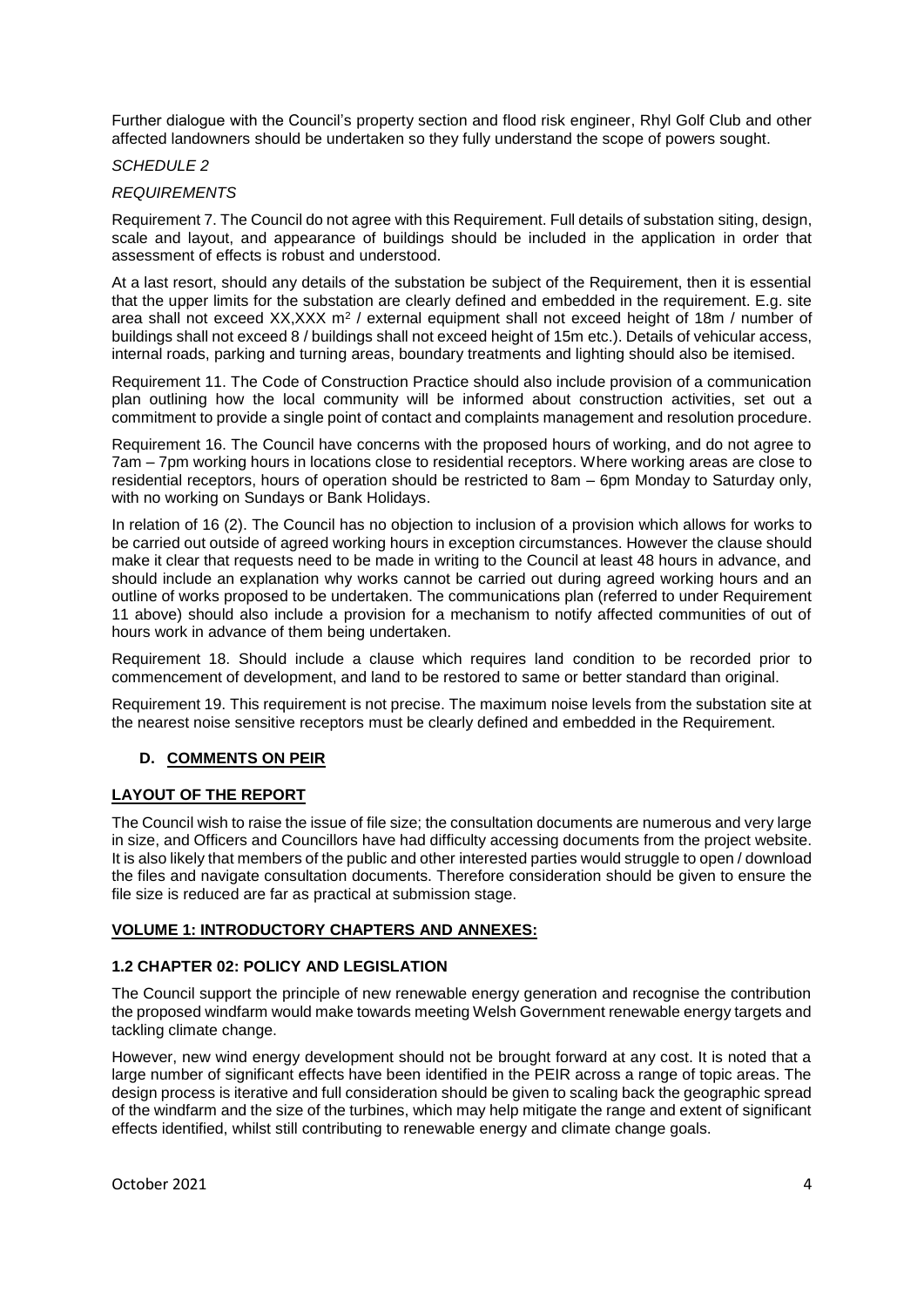# **1.3.1 ANNEX 3.1: CUMULATIVE EFFECTS ASSESSMENT**

It is noted that necessary enabling works at the National Grid substation would fall outside of the DCO and would be undertaken by National Grid. Whilst enabling works are not yet defined and would be carried out separately by the National Grid, they are nevertheless essential works to be undertaken in association with the proposed development, and the parameters of the works are at least known. The Council consider the enabling works at the National Grid substation should therefore be included in the cumulative assessment, and a worst case scenario should be assumed.

All existing substations and energy related infrastructure should be included in the cumulative assessment and in particular in relation to the proposed onshore substation site.

Furthermore, the list of projects included in the cumulative assessment appears to omit a number of major schemes within Denbighshire. The major schemes below which are located within the North of the County should be included in the cumulative assessments:

#### *Major applications consented since 01/01/2018:*

40/2017/1232 - Erection of 7 no. industrial units with associated parking, landscaping, access road and external storage areas. Land North of Edmund Prys, St Asaph Business Park. Granted 27/07/2018

43/2020/0843 - Demolition of former library building, erection of a new three and half storey building to contain 2 no. commercial units at ground floor and 14 no. one- bedroom residential apartments on the upper floors and associated works. Former Prestatyn Library, Nant Hall Road, Prestatyn. Granted 16/03/2021.

43/2017/1121 - Use of land for the siting of an additional 65 touring caravan pitches and

39 timber camping pods, storage building and associated works. Ffrith Beach, Victoria Road West, Prestatyn. Granted 23/05/2018

43/2018/0900 - Demolition of existing dwelling and erection of 15 no. unit residential apartment block; construction of a new vehicular access and associated works. 1 The Dell and land to rear of, The Dell, Prestatyn. Granted 12/12/2018

43/2020/0023 - Erection of a retail store with garden centre, servicing and car parking areas and associated works. Market Site, Gas Works Lane, Prestatyn. Granted 11/08/2020

43/2017/0848 Erection of 41 affordable dwellings and associated works. Market Site, Gas Works Lane, Prestatyn. Granted 11/08/2020

44/2018/0855 - Details of access, appearance, landscaping, layout and scale of 99 dwellings submitted in accordance with condition number 1 of outline permission code 44/2015/1075 (reserved matters application). Land East of Tirionfa, Meliden Road, Rhuddlan. Granted 13/03/2019

44/2020/0346 - Change of use of agricultural land to form extension to existing touring caravan site; siting of 3 no. glamping pods and camping facilities; construction of toilet, shower and laundry blocks and associated works. Abbey Farm Caravan Park, Abbey Road, Rhuddlan. Granted 15/10/2020

45/2020/0096 - Change of use and alterations to former offices to form a 61 bed, 6 ward hospital for residential nursing and health care. 64 Brighton Road, Rhyl. Granted 17/06/2020

45/2021/0040 - Hybrid Planning application (Full details and outline) for the redevelopment of 0.93ha of land known as Queens Market, incorporating the following elements:

Full Details:

- Demolition of the Bright Spot building on the corner of West Parade and High Street

- Demolition of 2-6 High Street

Queens Market, Sussex Street, Rhyl. Granted 13/09/2021

45/2020/0865 - Demolition of existing dwellings, erection of 13 no. dwellings and associated works. 3- 23 Edward Henry Street, Rhyl. Granted 30/03/2021

45/2020/0725 - Conversion of existing offices to form 12 self-contained apartments, including demolition of extension to rear, erection of car port and sprinkler tank compound, landscaping and associated works. Llys Anwyl, Churton Rd, Rhyl. Granted 06/01/2021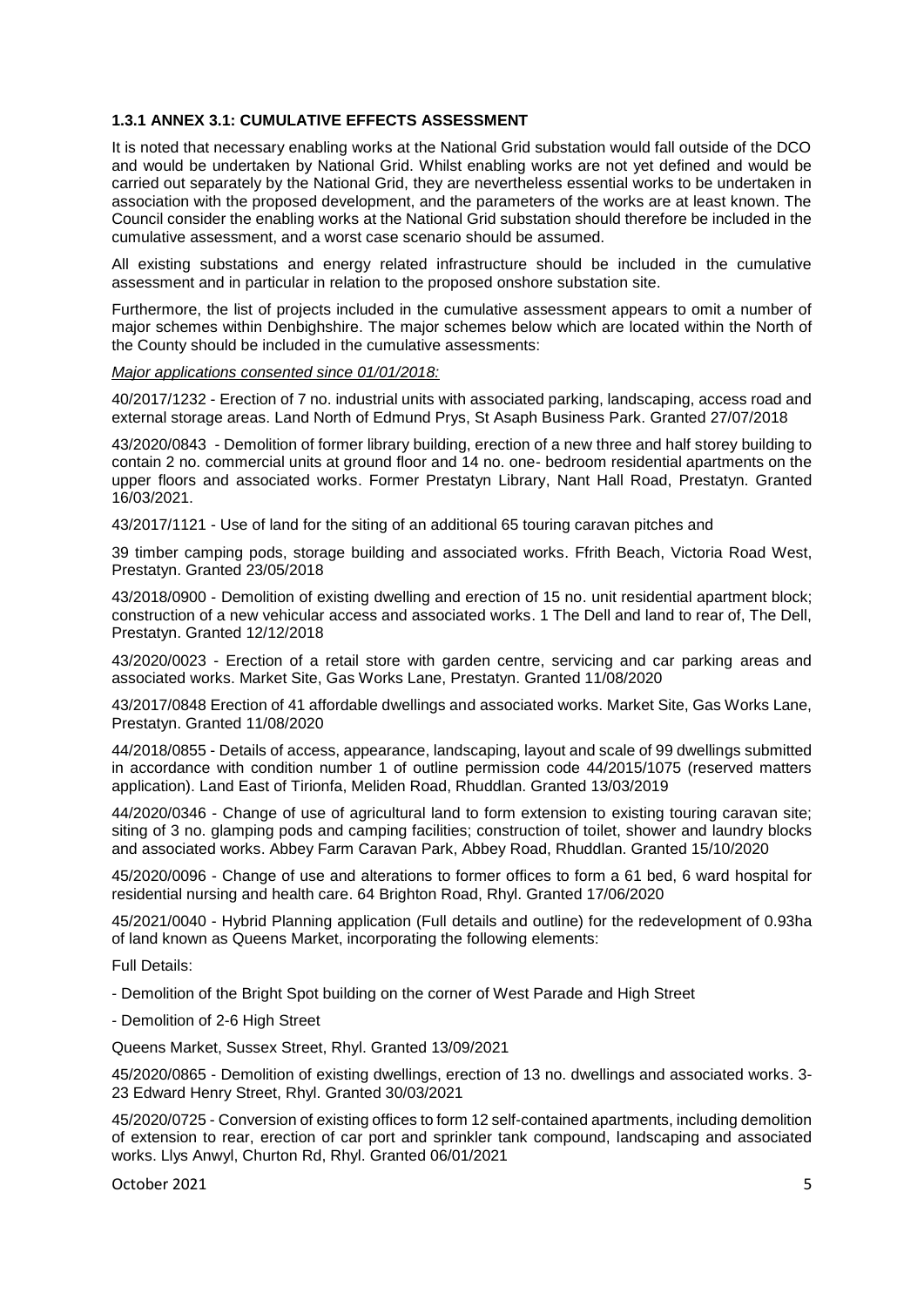45/2020/0498 - Development of land in connection with existing hospital including the erection of a four storey community hospital. Royal Alexandra Hospital, Marine Drive, Rhyl. Granted 06/11/2020

45/2018/1215 - Erection of 109 dwellings and associated works (Phase 5). Land at Rhyl South East between Bro Deg and Dyserth Road, Rhyl. Granted 12/08/2021

45/2017/1164 - Demolition of existing school buildings and erection of replacement school accommodating 920 pupils incorporating playgroup, nursery, primary and secondary places with associated play space, grass pitch, all weather pitch. Land at Blessed Edward Jones High School and Ysgol Mair Primary School, Cefndy Road, Rhyl. Granted 21/02/2018

45/2018/1197 - Construction of coastal protection scheme, incorporating; interlocking rock revetment and recurved upstand sea wall to replace existing, raising of walkway, new and amended accesses and associated works (East Rhyl coastal defence improvement scheme). The coastal frontage of East Rhyl, adj to Garford Road, Rhyl. Granted 25/04/2019

45/2018/0263 - Demolition of existing building and redevelopment of land by the erection of 18 apartments and associated works. Victoria Business Park, Victoria Rd, Rhyl. Granted 12/03/2019

45/2018/0123 - Erection of a retail unit with associated parking, access, servicing and landscaping. Marina Quay Retail Park, Wellington Rd, Rhyl. Granted 12/07/2018

45/2018/0822 - Construction of 41 housing association apartments for local residents over 55 years of age together with new and altered vehicular and pedestrian accesses, associated parking provision, and related work. 41-42 East Parade, Rhyl. Granted 14/11/2018

45/2021/0265 – Change of use of land to "Skyflyer Balloon" tourist attraction including the installation of concrete platform, mounting winch and associated Skyflyer Ballloon and basket, siting of toilet and reception buildings, landscaping and associated works. Former Sun Centre Site, East Parade, Rhyl. Granted 13/09/2021

40/2021/0796 - Erection of a detached storage building. Commscope, Unit 1, Kinmel Park, Bodelwyddan. Granted 24/09/2021.

*Major applications pending determination:*

40/2021/0730 - Demolition of dwelling and erection of 28 new dwellings including new vehicular access, internal access road and associated works. Land at Bryn Morfa, Bodelwyddan. PENDING

40/2021/0309 - Erection of a 198 bed Registered Care Home (Use Class C2), landscaping, parking facilities and associated works (Resubmission). Plot C7 St Asaph Business Park, St Asaph. PENDING

40/2021/0825 - Erection of 106 dwellings, construction of a new vehicular access and associated works. Land opposite Glan Clwyd Hospital, Rhuddlan Rd, Bodelwyddan. PENDING

43/2020/0521 - Erection of 102 affordable dwellings, associated roads, open space, landscaping and infrastructure (re-submission of planning application 44/2019/0629). Land adj to Alexandra Drive, Prestatyn. PENDING

43/2020/0773 - Erection of 35 no. dwellings and associated works. Land adj to Plas Morfa Farm, ffordd Penrhwylfa, Prestatyn. PENDING

43/2016/0356 - Development of 2.4 hectares of land for residential development (outline application all matters reserved) (resubmission of previously refused application under Code No. 43/2014/1166/PO). Land off Warren Drive, Prestatyn. PENDING

45/2021/0187 - Change of use of land and erection of a Further Education Engineering Centre building, formation of a new vehicular access, construction of an internal site access road and car park, together with landscaping and associated works. Llandrillo College, Cefndy Road, Rhyl. PENDING

45/2021/0738 - Retrospective application for the change of use of dwelling (Use Class C3) to form a house of multiple occupancy (Use Class C4) for 4 people. 7 Llys Walsh, Rhyl. PENDING

45/2020/0858 - Conversion and alterations to hotel to form 10 no. self-contained apartments. 16 East Parade, Rhyl. PENDING

46/2019/0806 - Development of 0.75 ha of land for residential purposes (outline application including access). Bod Haulog, The Roe, St Asaph. PENDING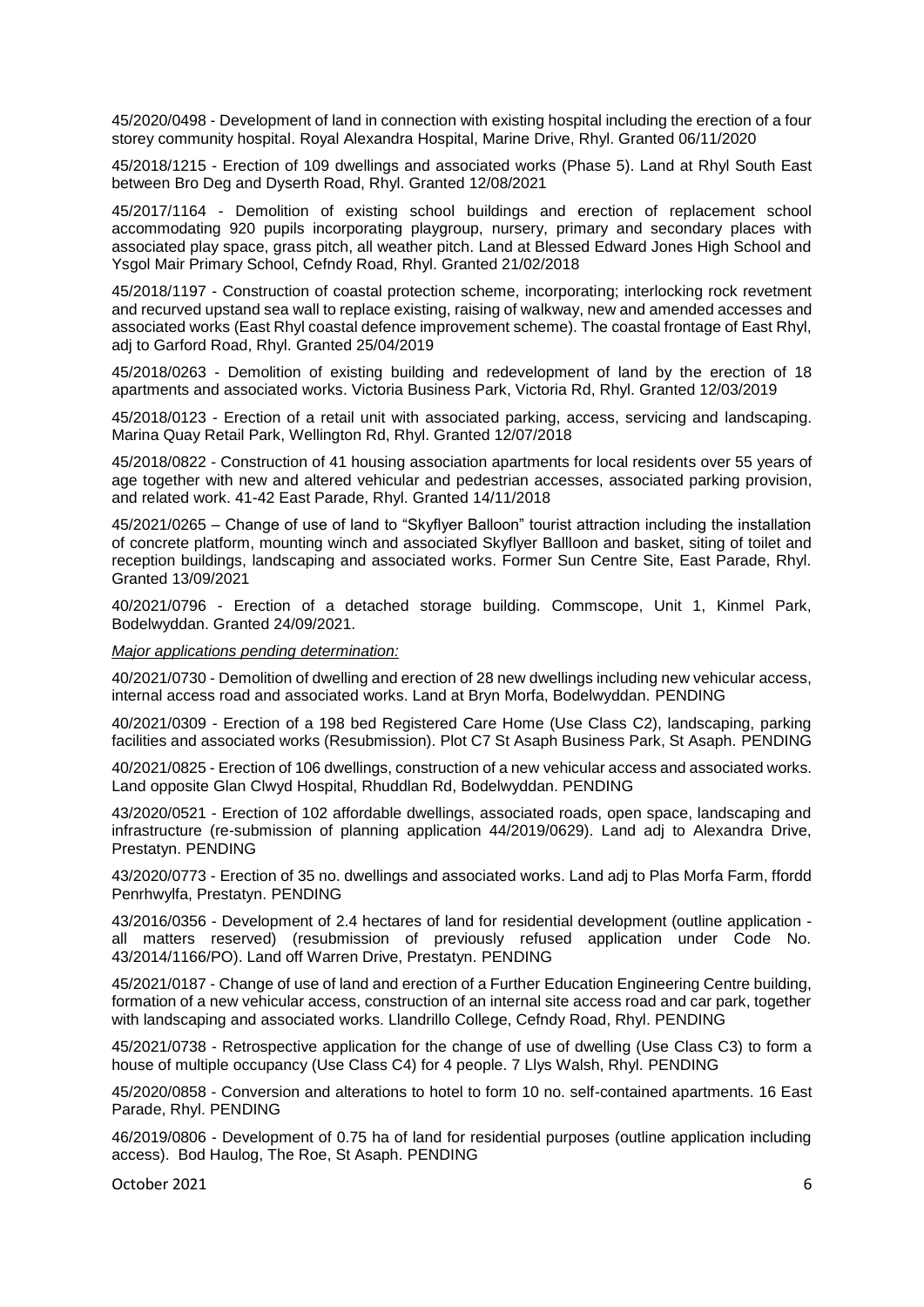46/2021/0159 – Hybrid planning application for the redevelopment of 6.9ha of land incorporating the following elements:

Hybrid planning application (full details and outline) for the redevelopment of 6.9ha of land incorporating the following elements:

Full Details:

- Erection of a commercial vehicles sales unit (sui generis)
- Formation of associated parking area, landscaping and associated works

Outline:

Outline Planning application for the erection of 5 No. business buildings (Use Class B1 and B2) with all other matters reserved for further approval.

Vista Site, Glascoed Road, St. Asaph. PENDING

#### *Pre-application major schemes:*

There is also a programme of coastal defence scheme improvements in the pipeline, and EIA screening and scoping opinions for the following schemes have been issues, and which should be included in the cumulative assessment as applications are likely to come forward over the next 6-12months.

45/2021/0092. EIA screening and scoping opinion request for the proposed Central Rhyl Coastal Defence Scheme. Central Parade, Rhyl. Positive EIA Screening Opinion issued 26/04/2021.

45/2020/0899. EIA screening opinion request for the proposed Central Prestatyn/Rhyl Golf Club Coastal Defence Scheme. From the slipway at Rhyl Golf Club eastwards to Green Lanes dunes. Negative EIA Screening Opinion issued 01/10/2019

The Council would also advise similar coastal defence improvement schemes are being progressed in other North Wales authority areas, and which should also be scoped in to the cumulative assessment. (Please contact other planning authorities for details).

#### *Other Major Infrastructure Projects (NSIP and DNOs) in Denbighshire:*

DNS application (PINS Ref: DNS/3247619). Elwy Solar Energy Farm. Land at Gwernigron Farm, The Roe, St. Asaph. Application submitted and accepted by Planning Inspectorate Wales (Now Welsh Government Planning and Environment Decisions Wales). Pending determination.

#### *Renewable energy allocated sites:*

Future Wales: The National Plan (2040) is the national development framework for Wales and has development plan status. The Council consider it is a material consideration in the determination of NSIP proposals in Wales to be afforded weight.

Future Wales has defined ten 'Pre-Assessed Area for Wind Energy' and Policy 17 to the National Plan states "in Pre-Assessed Areas for Wind Energy the Welsh Government has already modelled the likely impact on the landscape and has found them to be capable of accommodating development in an acceptable way. There is a presumption in favour of large-scale wind energy development (including repowering) in these areas, subject to the criteria in policy 18".

Pre-Assessed Areas for Wind Energy no. 1 and no. 2 lie within the 50km ZTV.

PINS Advice Note Seventeen: Cumulative effects assessment relevant to nationally significant infrastructure projects, advises sites allocated in adopted development plans should be included in cumulative assessment as Tier 3 project.

Pre-Assessed Areas for Wind Energy no. 1 and no. 2 as defined in Future Wales should therefore also be included in the cumulative assessment.

#### **1.4 CHAPTER 4: SITE SELECTION AND ALTERNATIVES**

The options appraisal doesn't clearly explain why a smaller site area for the array, or smaller turbines have been discounted.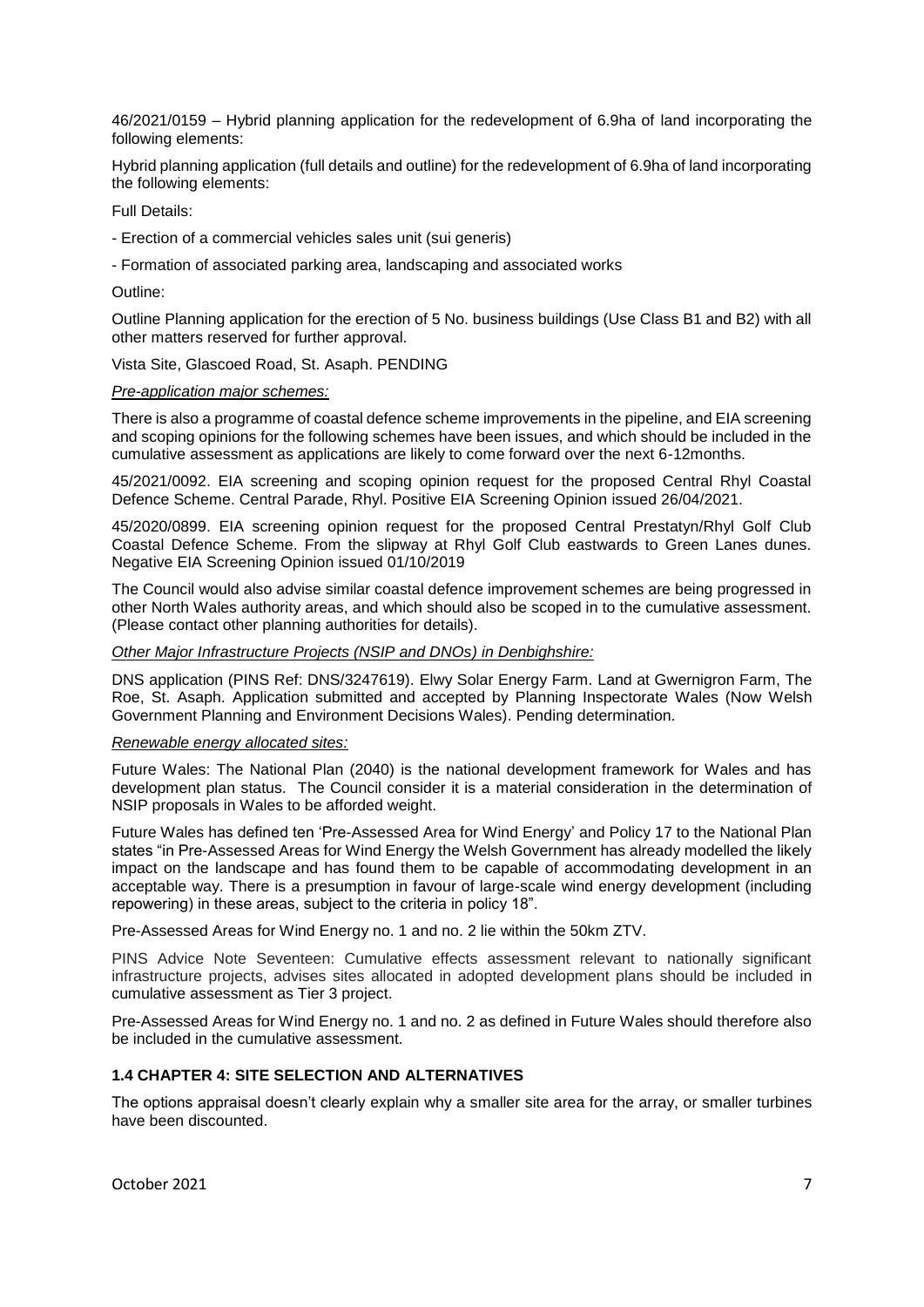The design envelope therefore needs to be fully justified, and the reason why smaller turbines / smaller array area have been discounted needs to be fully explained.

# **VOLUME 2: OFFSHORE CHAPTERS:**

#### **2.1 CHAPTER 01: OFFSHORE PROJECT DESCRIPTION**

As the development has not been fully defined, the PEIR confirms the Rochdale Envelope shall be applied for the purposes of the EIA, with assessments being based on the worst case scenario within the design envelope. The maximum design scenarios (MDS) are as follows:

**Large WTGs –** The largest WTGs within the design envelope. For the purposes of assessment this is assumed to be up to 48 of the largest possible WTGs with a Rotor Diameter (RD) of up to 300 m; and

**Small WTGs –** The greatest number of WTGs within the design envelope. For the purposes of assessment this is assumed to be up to 91 smaller WTGs with a RD of up to 220 m.

The Council has no objection to the application of the Rochdale Envelope, however given the scale of significant effects identified in the PEIR, the options appraisal doesn't clearly explain why a smaller site area for the array, or smaller turbines have been discounted.

This needs to be fully explored and justified, especially given that a reduction in the array area or height of turbines may mitigate significant effects identified.

The design envelope therefore needs to be fully justified, and the reason why smaller turbines / smaller array area has been discounted needs to be fully explained.

# **2.10 CHAPTER 10: SEASCAPE, LANDSCAPE AND VISUAL IMPACT ASSESSMENT**

Land Use Consultants (LUC) have been commissioned to independently review the Seascape, Landscape and Visual Impact Assessment on behalf of the seven North Wales Planning Authorities, and the Authorities collectively have significant concerns regarding the impact of the proposal on the regional interests.

A copy of the LUC SLVIA Review is attached, and the Council fully endorses the findings and recommendations.

The turbines proposed in the array are significantly larger than those comprised in the existing Rhyl Flats, North Hoyle or Gwynt y Mor offshore windfarms, and owing to siting and scale, the AyM offshore windfarm would be will be noticeable and distinct from existing developments, and would be viewed as an entirely new windfarm, rather than an extension to existing.

The PEIR concludes no significant effects on Denbighshire interests, however the Council is in disagreement with the assessment on the following receptors:

- No significant effects are reported for any Denbighshire viewpoints in the SLVIA. This is not agreed for viewpoint 23 at Rhyl Aquarium it is considered that there will be significant effects. The addition of AyM OWF turbines on the horizon will fill in gaps, accentuate the differences between existing and proposed developments and result in greater incidence of stacking and visual clutter.
- No significant effects are reported in the SLVIA for any of the Denbighshire settlements along the coast. This is not agreed and it is considered that there will be significant effect at Rhyl along the sea front promenade.
- The SLVIA identifies no significant effect for SCA C Vale of Clwyd. This is not agreed and it is considered that significant effect would be likely here due to the prominence of the turbines in views from the coastal parts of this SCA.

The Council also has concerns regarding the impact of the proposal on the Clwydian Range and Dee Valley AONB has been underestimated.

The ZTVI diagrams confirm that the both the Scenario A (48 x 332m blade tip height) and Scenario B (91x 252m height) proposals will be visible from a substantial area of the AONB. When viewed from the AONB the proposed windfarm will visually connect the existing Rhyl Flats and Gwynt Y Mor wind farms to create a much larger, continuously developed skyline/seascape across much of the horizon. One of the special qualities of the AONB is the opportunity to experience wide ranging panoramic views,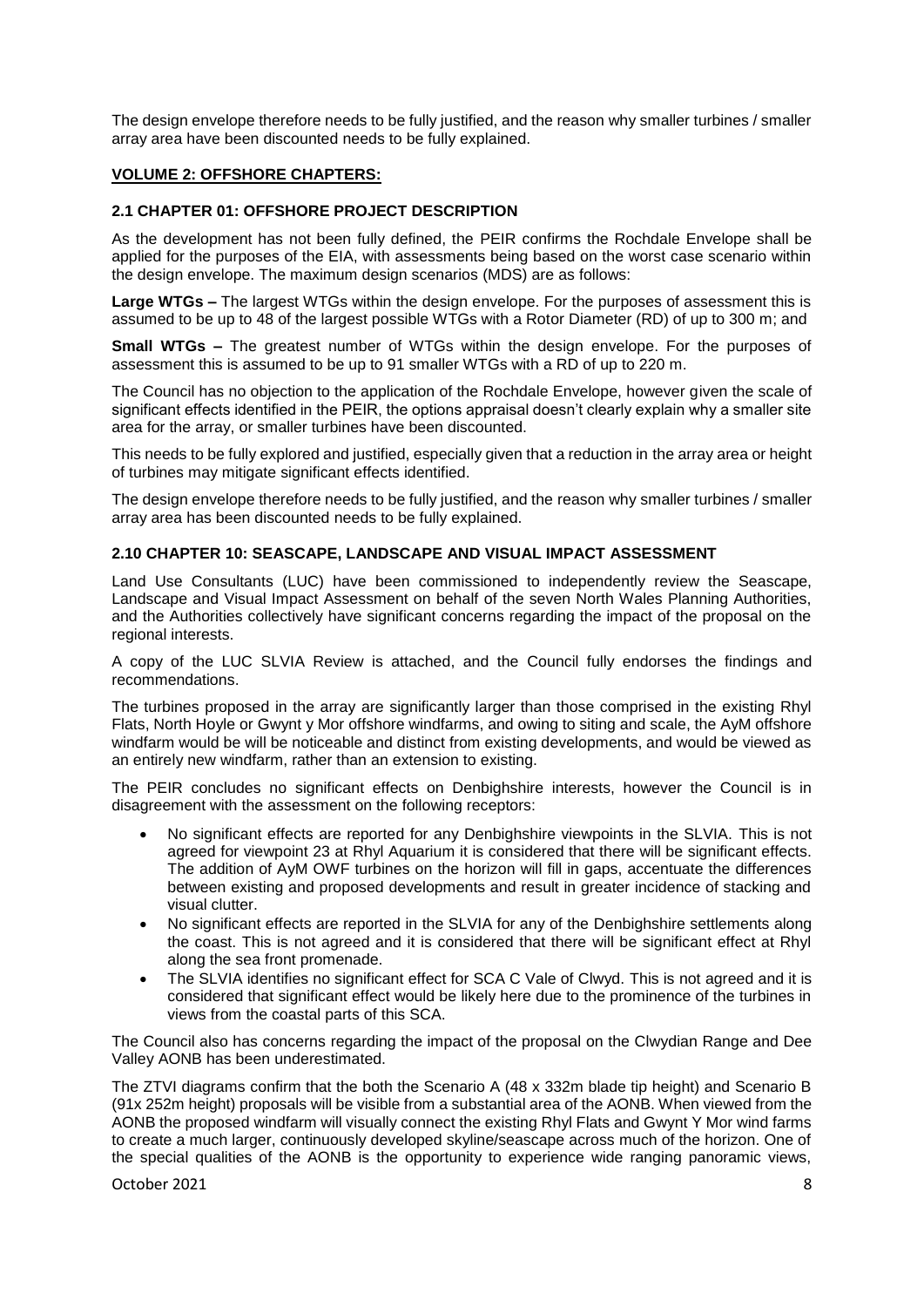including those out to sea, and the Council and the AONB Joint Committee is becoming increasingly concerned that the protected landscape is being visually 'hemmed in' by both onshore and offshore windfarm development to the detriment of this special quality. Views from the AONB will be increasingly characterised by wind farm dominated landscapes and seascapes.

The AONB viewpoints (24 Graig Fawr, 26 Prestatyn Hillside Viewpoint Car Park, and 54 Y Foel, Dyserth) selected for assessment in the SLVIA are representative of the impact on key views from the northern part of the AONB but, given the scale of the proposals, the development will be visible from a much larger area of the protected landscape. A critical decision in relation to the potential visual impact of the development will be whether Scenario A (48 x 332m turbines) or B (91x 252m turbines) is pursued. The SLVIA viewpoint diagrams illustrate Scenario A, but it may be that the greater number of smaller turbines proposed in Scenario B would have less impact overall on views out to sea given that less turbine would be visible above the horizon.

It would have therefore been beneficial to be presented with illustrations for Scenario A and B for comparison purposes.

Whilst the offshore array has limited significant effects on Denbighshire interests, from a regional perspective, the Council has concerns about the number of significant effects identified, and the effect a proposal of the scale proposed would have on regional seascape and landscape character and visual amenity.

LUC Review indicates disagreement with a number of the conclusions in the PEIR, which raises concerns that the significance of effect has been underplayed. LUC have recommend the following areas are explored:

- The application of magnitude of change criteria to the assessments of effects on views. LUC particularly note the emphasis in the SLVIA that the AyM OWF will 'intensify' the existing effect of operational wind farms. LUC have advised this does not accurately reflect the appearance of the AyM OWF and the contrast in scale between it and the operational schemes.
- The extent to which significant effects are found to occur across receptors. There is emphasis throughout the SLVIA on effects being localised. While in many cases this is justified, in some instances the LUC review indicates that significant effects may extend further than stated in the SLVIA.
- This point is particularly the case in the assessment of effects on settlements, where sea views may be affected across the built up area, not just at the sea front. Similarly, sea views from routes may be affected even where the route is not immediately coastal in location.

In terms of mitigation, it is acknowledged that no mitigation of the significant effects of the offshore wind farm is feasible, other than further changes to the design.

Whilst the extent of the turbine array has been reduced to reduce the effects on Anglesey interests, a reduction in turbine height has not been discussed in the SLVIA as a means of mitigating impacts. The SLVIA has assessed two alternative turbine heights as set out in the MDS. The LUC review of the SLVIA indicates that findings of significant effect do not vary according to which MDS is considered. This suggests that turbines of 252m in height would have the same spread of significant effects as turbines of 332m, and that turbines would have to be substantively smaller to achieve effective mitigation.

At PEIR stage, it is accepted that mitigation proposals are at a relatively early stage, and therefore reduction in height of turbine should not be discounted at this stage. The Council consider further development of this mitigation section will be required for the ES.

# **2.11 CHAPTER 11: OFFSHORE ARCHAEOLOGY**

Please see CPAT comments set out under 3.8 below.

#### **VOLUME 3: ONSHORE CHAPTERS:**

#### **3.1 CHAPTER 1: ONSHORE PROJECT DESCRIPTION**

*Landfall:*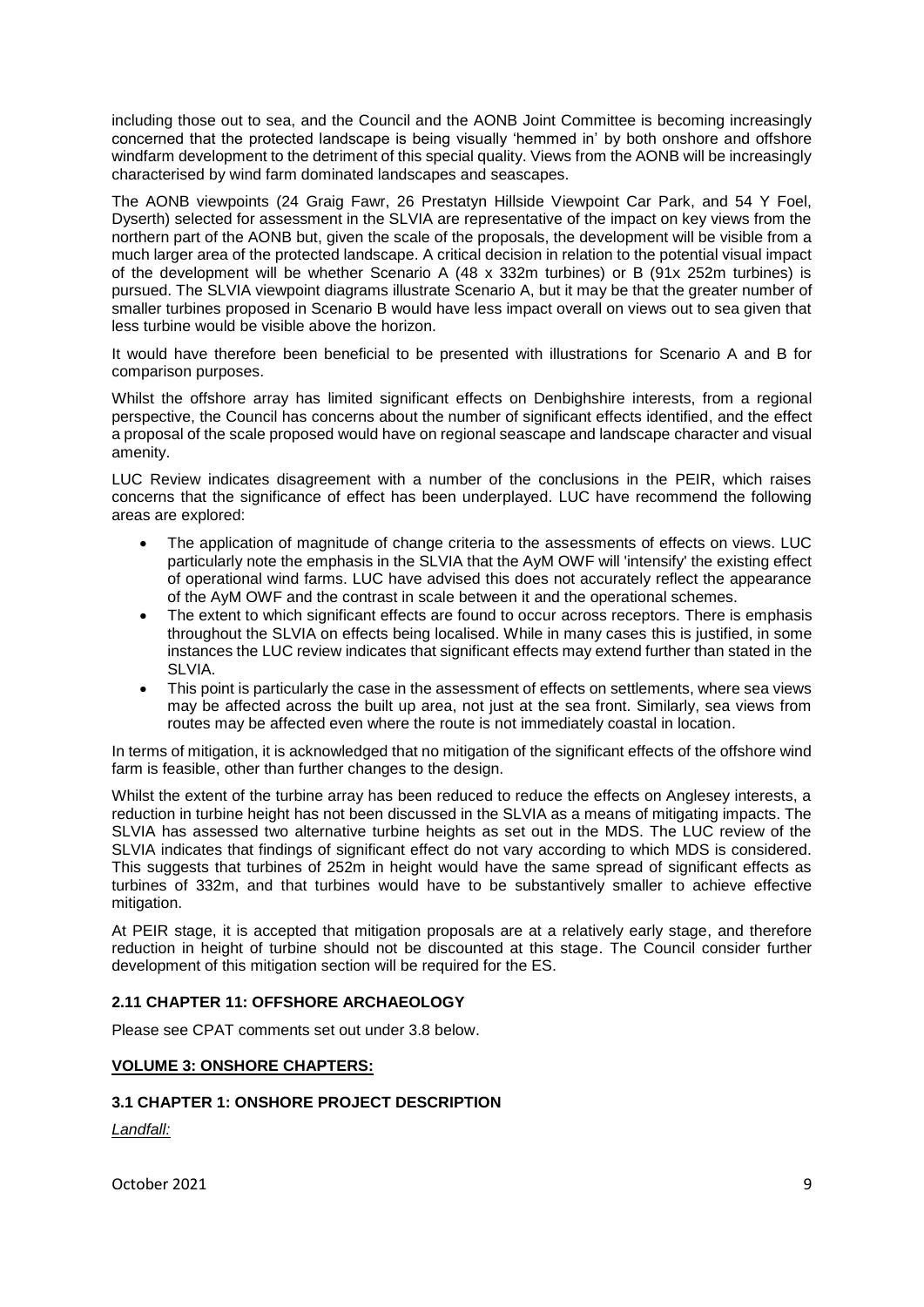The Council has significant concerns that the proposed works at Rhyl Golf Course would significantly impact upon proposed new flood defences which are proposed in this location, and the Council consider flood defences must take precedence over the windfarm. The proposed works at the landfall location therefore need to be re-considered to ensure they are compatible with existing and proposed flood defence infrastructure.

The Council also has significant concerns with the potential impact of the landfall works on Rhyl Golf Course, and in particular the siting of a construction compound on the eastern section of the golf course and the permanent siting of Transition Joint Bays within the golf course, which are proposed to be installed across fairway 4, 5 and 6. The works proposed would have a significant, detrimental impact on the golf course during construction and operational phases, and in particular the Transition Joint Bays would likely result in the closure of the golf course as two areas of 100m<sup>2</sup> concrete hardstanding would destroy the fairway and would make it unfeasible for the golf course to continue to operate from the site.

The Council therefore object to the siting of Transition Joint Bays at the Golf Course, and instead consider they should be installed on land along the North Coast railway line.

The Council would also object to any open trenching at the landfall, and every effort should be made to ensure cables can be installed by HDD or trenchless techniques.

However, due to close proximity to residential properties, HDD activity must be carefully controlled and restricted to normal working hours to mitigate impact on residential properties.

# *Cable Corridor:*

The Council has concerns regarding the need to temporarily stop up or divert public rights of way along the cable corridor. Every effort should be made to minimise closures, and where they are necessary, rights of ways should be re-opened at the earliest opportunity.

As open cut trenches are proposed to lay cables, it is also noted that extensive sections of hedgerow and trees are proposed to be removed. The Council has concerns with the extent of hedgerow that would be removed, and further assessment is needed to demonstrate why trenchless ducts cannot be utilised to lay cables under existing hedgerow and trees in order to minimise the loss of important and biodiverse trees and hedgerow.

#### *Substation:*

The substation is proposed to be sited on agricultural land, which does not form part of the St Asaph Business Park and is set away from existing substations and electricity infrastructure.

The Council do not support the proposal to site a substation in this location.

Further commentary on the substation site is set out in section 3.2 below.

The substation design has not be defined at this stage and it is proposed to be either a GIS or AIS. The Council consider the type of substation needs to be confirmed at application stage, and full details of siting, scale, layout and design should be included in the application to ensure the impacts can be fully assessed.

The Council does not therefore agree to the substation detailing being subject of a requirement.

However, should the final design be subject to change, this needs to be clearly explained in the application documents and the maximum parameters for the substation must be clearly defined and upper limits for the substation site should be embedded in the requirement. I.e. maximum area, maximum height of external infrastructure and buildings, maximum number of buildings etc.

Details of landscaping, appearance of buildings, boundary treatments, vehicular access, roads, parking and turning should also be clearly defined.

It is noted at 1.7.5 that necessary enabling works at the National Grid substation would fall outside of the DCO and would be undertaken by National Grid. Whilst enabling works are not yet defined, they are nevertheless essential works to be undertaken in association with the proposed development, and the parameters of the works are at least known. The Council consider the enabling works should therefore be included in the cumulative assessment, and a worst case scenario should be assumed.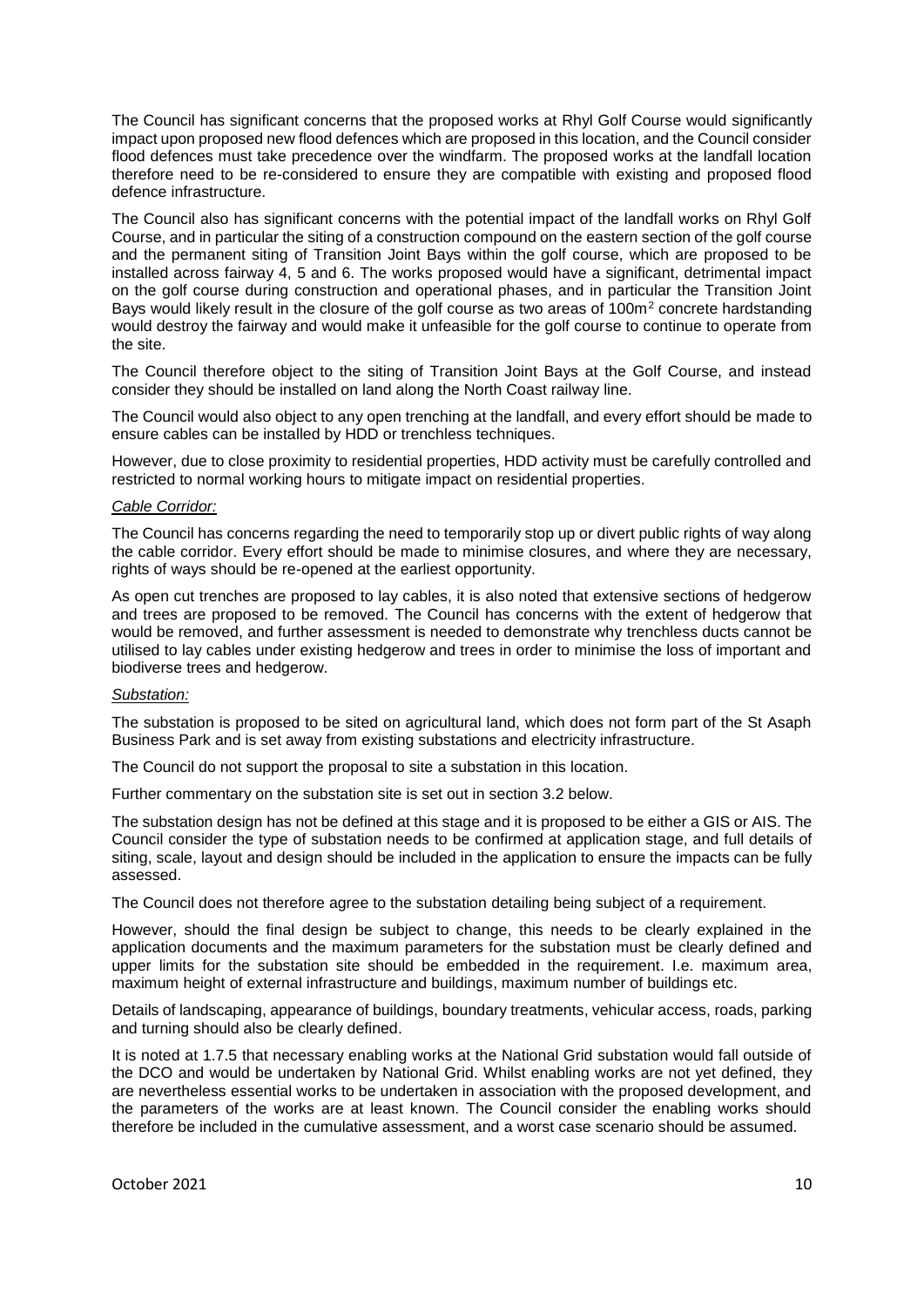As stated under 2.10 above, at PEIR stage, it is accepted that mitigation proposals are at a relatively early stage, and therefore reduction in height of turbines and size of array cannot be discounted at this stage.

Should the design be revised to reduce the size of the array and / or height of turbines, the Council would query if the landtake required for the substation would also be reduced, and if so would alternative sites previously discounted due to site area, be reconsidered? The Council consider the site selection for the substation should not remain fixed, but should be re-assessed as the design is refined and changed.

# **3.2 CHAPTER 2: ONSHORE LANDSCAPE AND VISUAL**

The Council accept adverse visual impacts associated with landfall and cable corridor will be restricted to the construction phase, and subject to landscaping being carried out to restore and enhance land after completion of works, this element of the onshore works will not have any permanent significant effects.

However, the Council has significant concerns with the proposed location of the substation, which is located on agricultural land to the north of Glascoed Road, and to the west of St. Asaph Business Park and immediately west of Glascoed nature reserve.

Whilst the site selected is close to the St Asaph business park, it is rural in character and it is clearly distinct from the St Asaph Business Park and is set away from existing substations and electricity infrastructure; the Council consider the rural character of the site has been underplayed in the PEIR, and that the proposal would result in industrial development encroaching into the open countryside.

It is noted that the impact on the Eastern Lowland (Cefn Meiriadog Vale Slopes) landscape area is identified as significant during construction and 1 year post construction, but not significant longer term as it is assumed landscaping would have become established by this stage.

Landscaping is put forward as necessary mitigation, and the substation site has in part been selected as it provides sufficient area around the site to allow for landscaping.

At this stage, the substation type is yet to be selected and the landscaping details have not been defined. However, from visualisations provided, owing to the likely height of substation infrastructure, it is clear that the landscaping would not fully screen the views of substation and adverse impacts cannot be fully mitigated.

Until the substation type is defined a landscaping scheme is developed, the Council cannot agreed that the effects will not be significant in the longer term.

It is also not clear if operation lighting has been factored into the LVIA assessment of effect.

Significant effects are also identified for a number for visual receptors, including a number of residential properties along Glascoed Road, and again until the substation type is finalised and landscaping defined, the Council cannot agree that significance of effect upon residential receptors will be mitigated longer term.

The substation site is also opposite the Denbighshire Memorial Park and Crematorium, and the Council has concerns a substation in this location would affect the tranquil setting currently afforded to the crematorium.

The Council therefore do not support the proposal to site a substation in this location, and instead consider the substation should be re-located to a site which better relates to the Business Park and existing substations and electricity infrastructure.

In terms of impact on the Clwyd Range and Dee Valley AONB, the onshore proposals do not directly affect the AONB but the Council would emphasise the need to reinstate and enhance all landscape features removed (trees/woodlands/hedges) to accommodate the export cables and/or compensatory planting with a view to retaining and strengthening the characteristic Vale of Clwyd landscape when viewed from the higher ground of the AONB.

# **3.3 CHAPTER 3: SOCIOECONOMICS**

No specific observations to make.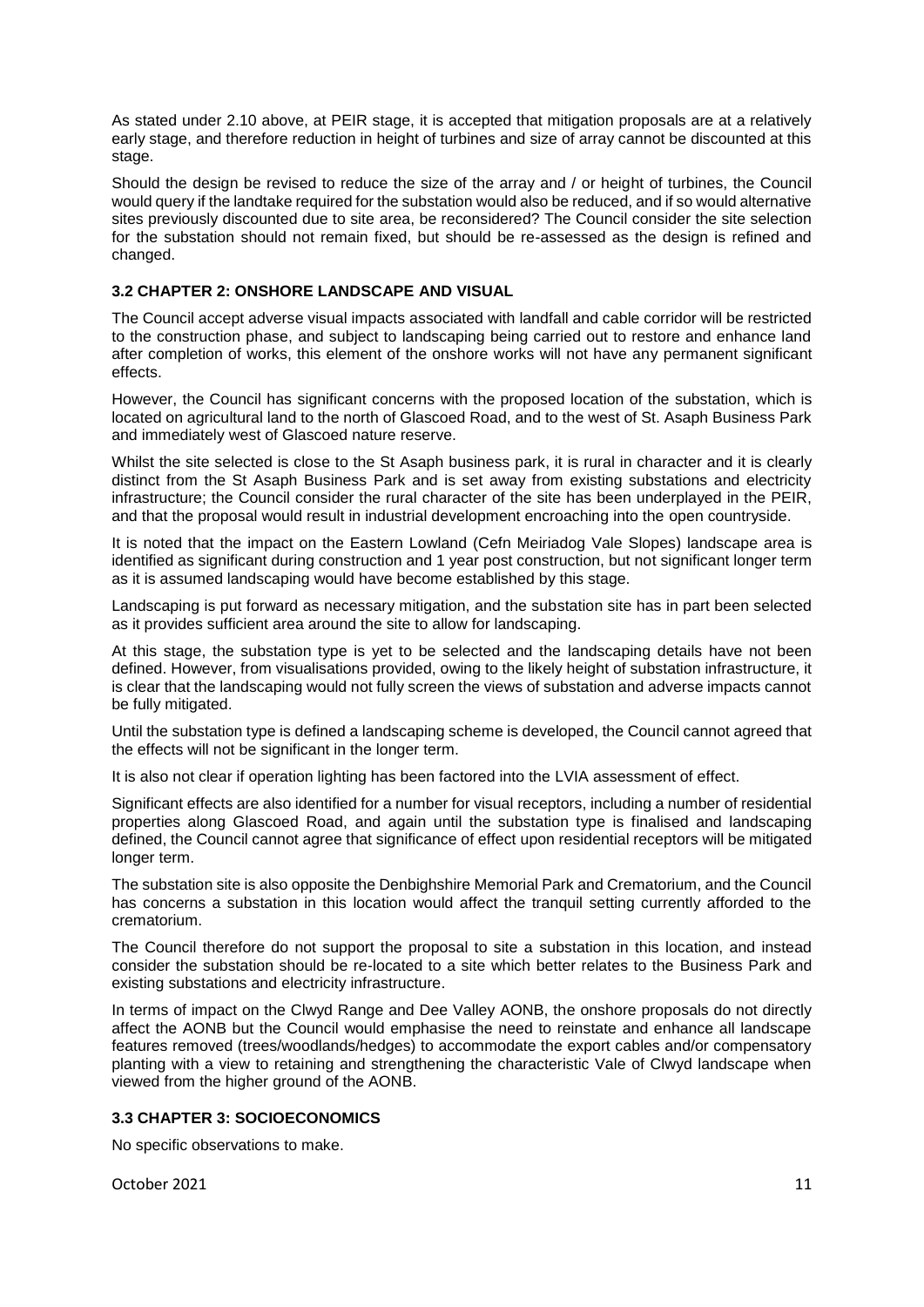# **3.4 CHAPTER 4: TOURISM AND RECREATION**

The turbines proposed in the array are significantly bigger than those in the existing Rhyl Flats, North Hoyle and Gwynt y Mor windfarms, and owing to the scale and siting, the AyM windfarm would be viewed as an entirely new offshore windfarm, rather than an extension to existing.

The Council considers the windfarm would have a significant effect on views from Rhyl along the promenade. Rhyl is a coastal visitor destination, and the proposal would detriment coastal views currently enjoyed by visitors to Rhyl.

The proposal could have an adverse impact on North Wales as a region and its ability to attach tourists to the area, as a further windfarm development would detriment the quality of the seascape currently experienced, and may deter visitors from the area.

The Council therefore considers the assessment on the tourism economy must be scoped in.

As referred to under 3.1 above, the Council have significant concerns with the potential impact of the landfall works on Rhyl Golf Course, and in particular the siting of a construction compound on the eastern section of the golf course and the permanent siting of Transition Joint Bays on the fairway.

The Council consider the works proposed would have a significant, detrimental impact on the golf course during construction and operational phases, and may result in the golf course having to permanently close.

A full assessment of impact on the viability of the golf course needs to be undertaken, and the Council would strongly object to any works which have a detrimental impact on the functionality or viability of the golf course.

#### **3.5 CHAPTER 5: ONSHORE BIODIVERSITY AND NATURE CONSERVATION**

The Council are general satisfied that the appropriate surveys and assessments have been undertaken, however it is essential that developer continues to engage with the Council' Ecology Officer and NRW on the development of necessary mitigation and compensation measures to ensure they are sufficient to offset identified significant and adverse effects.

The Council also wish to stress that, Planning Policy Wales (PPW 11) makes clear that "*planning authorities must seek to maintain and enhance biodiversity in the exercise of their functions. This means that development should not cause any significant loss of habitats or populations of species, locally or nationally and must provide a net benefit for biodiversity*" (Section 6.4.5). PPW also draws attention to the contents of Section 6 of the Environment (Wales) Act 2016, which sets a duty on Local Planning Authorities to demonstrate they have taken all reasonable steps to maintain and enhance biodiversity in the exercise of their functions. It is important that biodiversity and resilience considerations are taken into account at an early stage when considering development proposals (Section 6.4.4).

In additional to mitigation and compensation measures, the proposal is also required to demonstrate a net biodiversity gain, and therefore enhancement measures should also be embedded into the development.

As open cut trenches are proposed to lay cables, it is noted that extensive sections of hedgerow and trees are proposed to be removed. The Council has concerns with the extent of hedgerow that would be removed, and further assessment is needed to demonstrate why trenchless ducts cannot be utilised to lay cables under existing hedgerow and trees in order to minimise the loss of important and biodiverse trees and hedgerow.

It is noted that the substation site would result in the direct loss of Great Crested Newt habitat. Any loss of habitat must be fully compensated for and the Council would defer to NRW with respect to impact on protected species.

#### **3.6 CHAPTER 6: GROUND CONDITIONS AND LAND USE**

No specific observations to make.

# **3.7 CHAPTER 7: HYDROLOGY AND FLOOD RISK**

October 2021 **12** The Council would defer to NRW as statutory floor risk authority in terms of flood consequences assessment.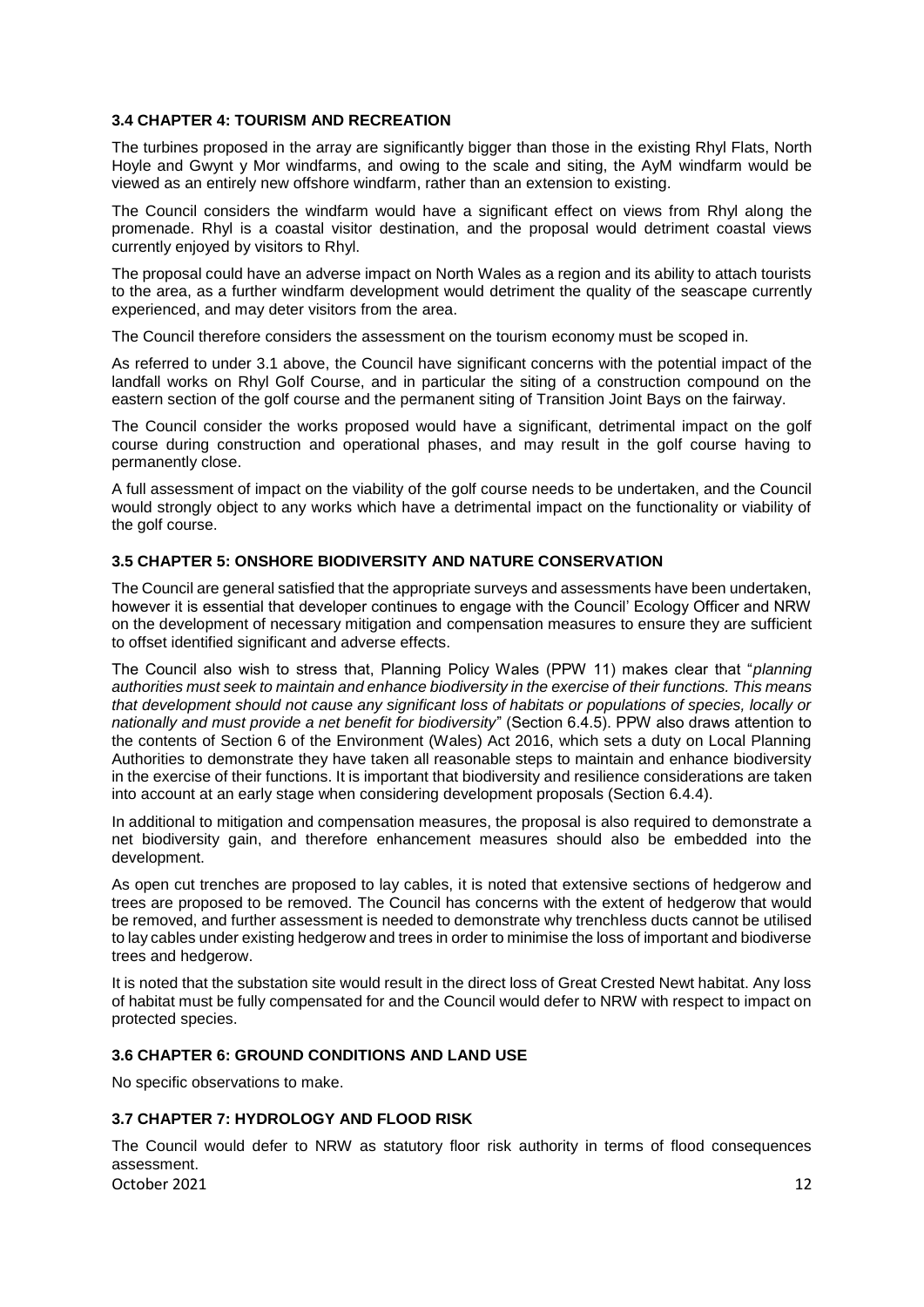In terms of flood defence infrastructure, the landfall site is close to existing sea defences and the cable would need to be installed underneath it via HDD. The installation of the underground cable must not compromise sea defences.

The Council is also progressing a programme of sea defence improvements along the Denbighshire Coast line, which includes a proposed new coastal embankment at Rhyl Golf Course.

The works at the landfall location as currently proposed would be in incompatible with the proposed new coastal embankment, and the developer should therefore fully engage with the Council's Flood Risk Engineer as the proposal is refined to ensure the proposal does not compromise existing and planned for coastal defences.

# **3.8 CHAPTER 8: ONSHORE ARCHAEOLOGY AND CULTURAL HERITAGE**

The Council have concerns regarding the siting and scale of the proposed substation development on the nearby historic assets.

Whilst impact on Bodelwyddan Castle has been considered, an assessment of effect on the Bodelwyddan Castle Registered Historic Park and Garden does not seem to have been undertaken.

The fields where the substation is proposed to be located immediately abuts the Bodelwyddan Castle Registered Historic Park and Garden, and an assessment of impact upon the Historic Park and Garden in its own right needs to be undertaken.

The Council also consider the impact on other heritage assets, including listed buildings in close proximity to the substation site has been underplayed, and the Council consider the substation would have a detrimental visual impact on the setting of the Listed Bodelwyddan Castle and in particular it's Registered Historic Park & Garden.

There are also other Listed Buildings and structures within reasonably close proximity to the proposed sit which it will also affect.

With respect to archaeological impacts, CPAT have provided a copy of their comments to the Council.

For completeness, the Council have copied CPAT's observations below and the Council fully endorse and support comments made:

CPAT have advised the following:

#### *Comments*

*1) DBA and walkover survey – The methodology presented in the PEIR is broadly OK. The results so*  far present little that is new to us and this is largely due to the fact that the majority of the onshore cable *corridor and substation location are within agricultural pasture or arable fields where surface archaeology has been largely erased with the exception of some better preservation in small woodland areas.*

*We have concerns about the lack of complete coverage of the cable route corridor during the walkover survey with approximately 70% coverage completed. There is time between now and the submission of the ES to complete the walkover coverage of the missing 30% and this should be done so that we have a complete and accurate evidence base to work from in terms of suggesting mitigation and assessing the significance of any identified impacts.*

*It is unclear whether features which can clearly be seen in the inter-tidal area on the DBA photographs (possible tree stumps, timber uprights, patches of stone) have been accurately described and mapped. If not then this should be completed with a re-visit and accurate mapping. We raised this issue at the 4/8/21 meeting and pointed to new evidence from surveys for the Central Prestatyn Coastal Defence Scheme (CPAT for JBL Consultants on behalf of Denbs CC) including a foreshore survey in April 2021*  for JBL Consulting which identified significant archaeological deposits on the beach including potential *prehistoric footprints, prehistoric tree stumps and lenses of peat deposits with artefact and paleoenvironmental potential. There is a high potential for significant direct impacts in the inter-tidal area during construction and the nature and extent of the archaeology is poorly understood. In 8.4.2 Fig. 6 it seems clear that the non-designated assets shown do not include the CPAT foreshore survey results or the features which can be seen in the DBA foreshore photographs. It is clear in 8.6 (41, 42) that the DBA is predictive only and that the condition and distribution of assets is poorly defined. In 8.7 (45) it is incorrectly stated that there are no recorded assets in the inter-tidal area of Section A – B.*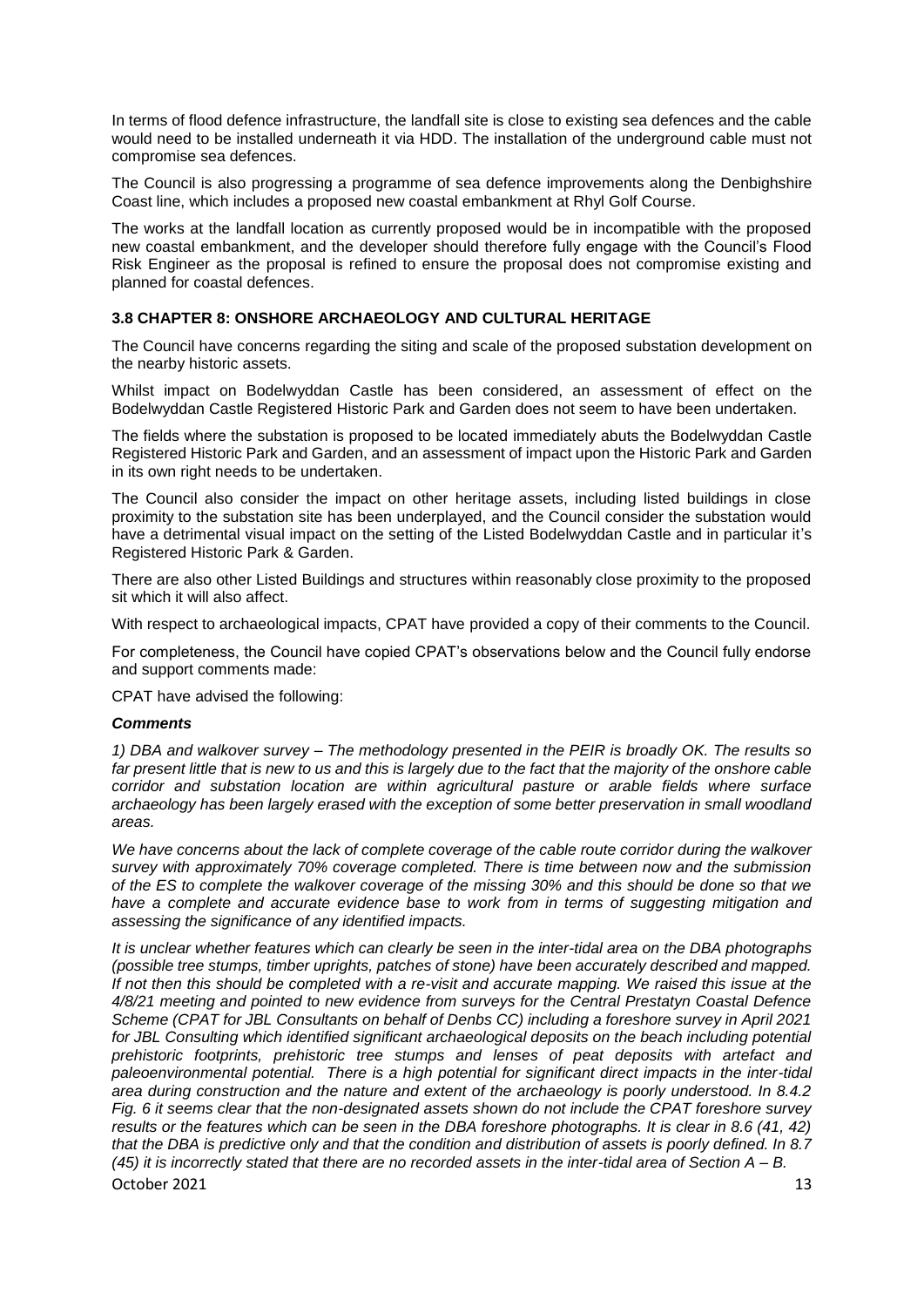*Recommendations – Clearly the DBA and particularly the walkover survey are currently lacking in detail for the inter-tidal area, and this should be addressed with regard to the points raised above. It would be preferable if any current surface features with archaeological potential could be mapped and described as features which may show now could be different to those recorded in April 2021 due to the rapidly shifting sand cover in this area. It would be preferable if the sub-surface potential of the inter-tidal area could be evaluated now by a geo-archaeological specialist using a transect of boreholes and/or sample pits to recover a core profile of deposits and samples for dating and content appraisal. This would help to understand the potential impact here and provide more information leading to informed mitigation rather than the current best-guess scenario.*

*The completion of the walkover survey over the rest of the 30% of the corridor which was not accessible for various reasons should be attempted. Where access is still not possible the locations should be identified and mapped and the reasons should be clearly stated.*

*2) Geophysics – The methodology for the geophysics survey is fine. We have concerns about the lack of complete coverage of the agricultural pasture and arable fields with approximately 65% covered so far. We will be wholly dependant on the results of the geophysics for identifying any sub-surface archaeological potential and it is therefore of critical importance that we obtain as near to 100% coverage as possible of accessible fields. The current coverage of 65% is not acceptable and will not allow a fully informed assessment of the potential direct impacts.*

*In the meeting on 4/8/21 it was stated that potential legal powers of entry would be needed to access fields where access has currently been denied by landowners and this should be explored further to achieve maximum geophysics coverage.*

*We are concerned that the geophysical survey will not be followed up by appropriate pre-consent ground-truthing of the results by investigative trenching to identify features which have archaeological or perhaps geological/geopmorphological, or more recent origins. Both TAN 24 (May 2017) and Planning Policy Wales (Feb 2021) are quite clear about pre-determination evaluation (including investigative trenching) being required where direct archaeological impacts are predicted or identified. Intrusive investigation will allow us to quantify the nature, extent, date, level of preservation, importance and relationship of features identified in the geophysics results and provide an informed mitigation response. We have reservations about leaving this intrusive phase of assessment until the post-consent construction stage and do not consider that we have reliable guarantees that there will be no construction timing issues at the post consent stage which lead to a less thorough investigation and mitigation phase.*

*Recommendations – Complete coverage of 100% geophysics of all accessible fields along the cable corridor should be attempted. Where access is still not possible the locations should be identified and mapped and the reasons should be clearly stated.*

*Ground-truthing of the geophysics results should be attempted in accordance with Tan 24 and PPW guidance to provide an accurate and informed evidence base for a mitigation framework. The trenching should target all significant anomalies with a predicted archaeological origin and some of those where the origin is uncertain.*

*Consideration should be given to extending the period between the receipt of the PEIR consultation replies and the submission of a finalized ES with the DCO application so that the further assessments*  recommended above are given enough time to be properly completed, the results discussed and an *informed set of mitigation statements included in the ES.*

*3) Indirect Impacts – We would agree that, based on current information, there are no significant indirect visual impacts to non-designated archaeology within the cable construction corridor.*

*4) Post consent – In relation to discussions and suggestions made at the meeting on 4/8/21 with Wessex Archaeology we would agree that with regard to post-consent mitigation outline WSI's for further mitigation must be included in the ES and DCO commitments and archaeological methods and practices should be included in a Code of Construction Practice (CoCP) to ensure time for the full implementation of mitigation as set out in the WSI's.*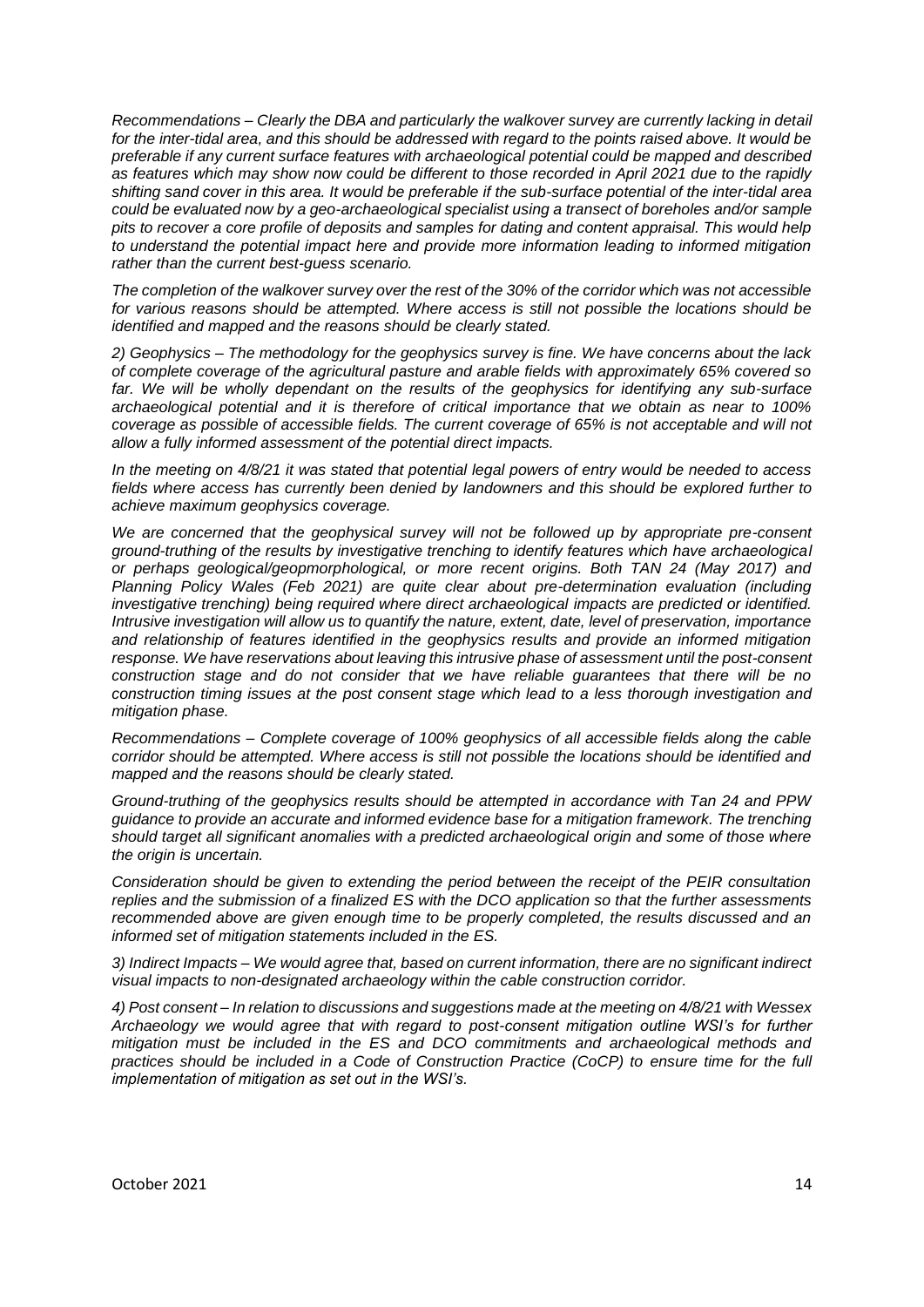# **3.9 CHAPTER 9: TRAFFIC AND TRANSPORT**

#### *Impact on Public Rights of Way*

Based on the Works Plan, the following paths would be directly impacted by the proposal:

- Footpaths 3, 4, 5, 7, 11, 13, 15, 18, 20, 22, 23, 29, 40, 41, 46 Rhuddlan;
- Footpaths 7, 12 Bodelwyddan;
- Bridleways 15a Rhuddlan;
- Bridleways 9 Bodelwyddan;
- Byway 44 Rhuddlan.

It is not clear from the plans if any paths are to be stopped up permanently. The Council would object to any proposal to permanently stop up any right of way.

The area of Denbighshire affected by the proposal suffers from the lowest density by area and population of public paths in the whole County despite having the highest population density, and therefore the few paths there are in the north of the County are very important. Even temporary closures will have a significant effect of the local network, although it is accepted the indicative onshore cable corridor proposed seems to have done its best to avoid public paths, the construction phase will still impact on some key rights of way. This is of particular significance with the bridleways which are in extreme short supply in this area and stopping up even temporarily should be avoided or kept to the shortest possible period.

As such, the Council has concerns with the proposed streetworks powers proposed to be embedded in the DCO, as it would remove control from the Council to carefully manage right of way closures at a strategic level.

One of the biggest issues that have arisen in the County in the past with such works is when grass land is reinstated within field parcels, fences are then erected to protect re-seed growth, which has resulted in the temporary closure being applied much longer than the Council consider necessary. The Council would want to see the paths reinstated as soon as possible after any excavation and kissing or hand gates to be erected with no stiles on any temporary boundaries crossed by the cable corridor and that authorisation for any such new fences receives consent from the highway authority under S147 of the Highways Act 1980 or will be treated as unlawful and removed once any temporary traffic restriction order closing the path expires.

The Council has concerns that, streetworks powers proposed in the draft DCO would not require rights of way to be brought back into use as soon as practical to do so, and paths may remain closed until all construction works have been completed, which will have a significant impact on the users during the construction phase.

Were powers to remain with the local highway authority, the Council do not consider any disruption or delay would be arise by the need for the Council to make the orders under the provisions in the Highway Act, and it would enable the Council to retain strategic oversight over the wider public rights of way which would have clear benefits to rights of way users.

The Wales Coastal Path and National Cycle Network Route 5 run along the coastal promenade which is not a public highway. Whilst there appears no obvious mechanism in the DCO to suspend these routes, it should be avoided and it appears to be the case as the cable will be thrust bored through the sea front under the defence structure and that access along the top will not need to be controlled by restriction other than in exceptional circumstances.

Preference would be for rights of way to not be used for construction or operational site access, and instead easements with private landowners away from rights of way should be pursued.

# **3.10 CHAPTER 10: AIRBOURNE NOISE AND VIBRATION**

Due to the proximity of construction compounds and working areas to residential areas and individual properties, the Council has concerns the construction phase has the potential to generate adverse noise and vibration.

Noise is stated to be minor to major significance, and vibration from HDD is a particular concern, particularly at the landfall which is in close proximity to residential areas.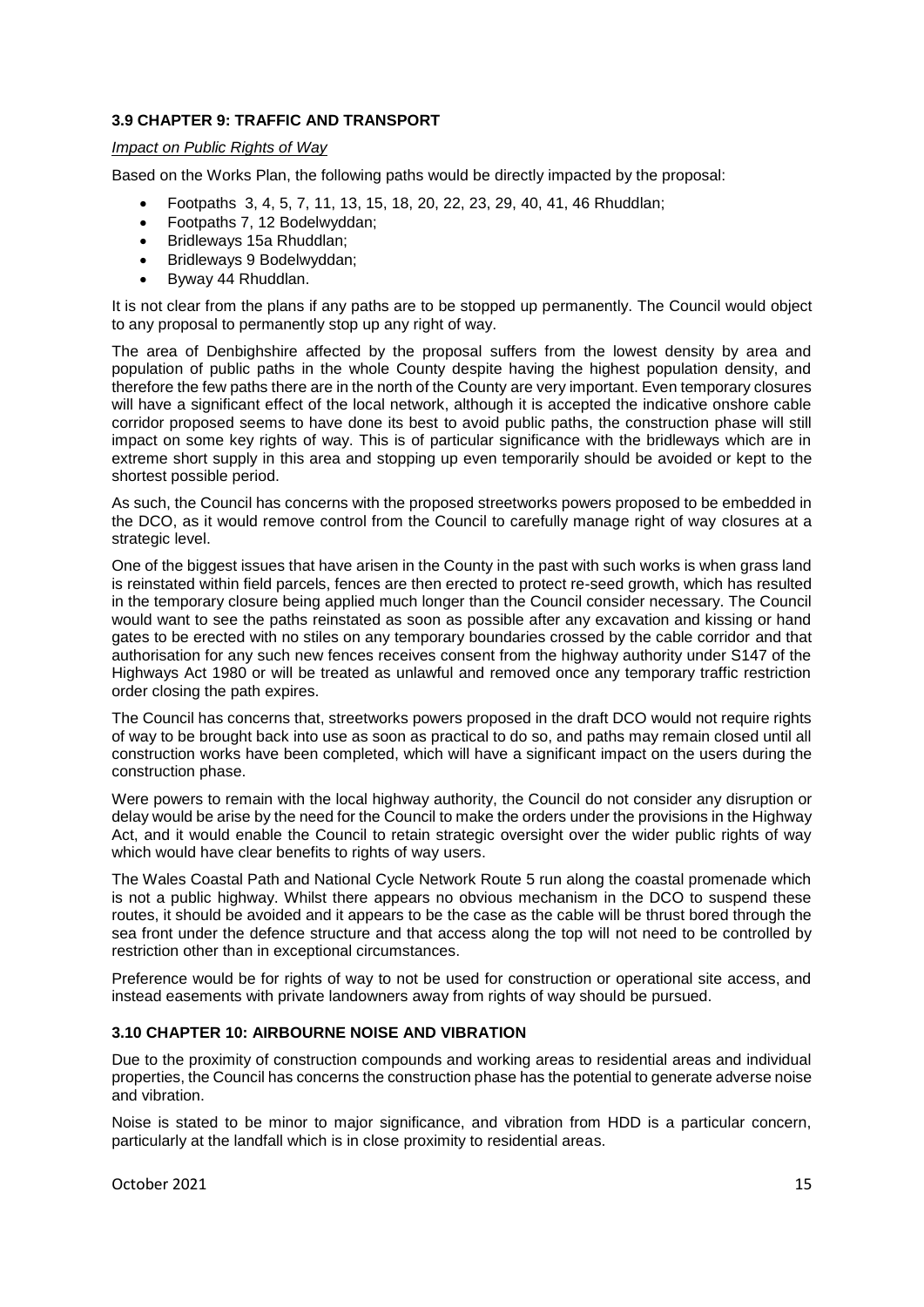Noise and vibration needs to be fully assessed and abatement plans must be included in the Code of Construction Practice subject of proposed Requirement 11, which should be devised in consultation with the Council's Public Protection department.

The Council do not agree to the working hours of 7am -7pm in locations close to residential properties, and working hours should instead be restricted to 8am – 6pm where working areas are close to residential receptors, with no working on Sundays or Bank Holidays.

Where exceptional circumstances require construction works to be carried out outside of approved hours of operational, this should be agreed in writing by the local planning authority at least 48 hours in advance and such provision should be embedded in the Requirements (please see comments above on draft DCO Requirements).

The Council also consider community engagement should be a priority throughout the construction phase. A communications plan should be required to be submitted as part of the Code of Construction Practice, which should set out a protocol for communicating with affected local communities throughout the construction phase, including proposals to notify affected residents in advance of noise / vibration generating works commencing, and a complaints management and resolution procedure should be established. A single point of contact should be provided for the local community to contact throughout the construction phase.

In terms of operational noise from the substation, the noise levels at the closest noise sensitive receptors need to be clearly assessed, and maximum noise levels needs to be clearly defined and embedded in requirements.

# **3.11 CHAPTER 11: AIR QUALITY, HEALTH AND CLIMATE CHANGE**

The Council agree that the proposal would not generate significant effects with respect to air quality, however localised adverse effects may arise during the construction phase, and therefore the Council agree that a dust assessment is necessary and that a dust abatement plan should be included in the Code of Construction Practice.

# **3.12 CHAPTER 12: PUBLIC HEALTH**

Potential harm to human health would arise during the construction phase, and in particular noise is identified to be of minor to major significance.

As stated under 3.10 above, the Council do not agree to 7am – 7pm hours of working where working areas are close to residential areas. Where works are close to residential receptors, hours of working should be restricted to 8am – 6pm with no working on Sundays or Bank Holidays.

Public health assessment should also have regard to cumulative effects from exposure to multiple major construction activities on a locality, particularly at the landfall, which is close to coastal defence improvement schemes which are under construction and proposed, and other planning and consented major developments in the vicinity of the landfall.

The substation is also close to proposed and consented major development schemes in and around St Asaph Business Park and Bodelwyddan, and an assessment needs to be undertaken to ascertain if construction activities are likely to overlap with other major schemes, and resultant cumulative effects on public health, residential and public amenity needs to be fully considered.

# **3.13 CHAPTER 13: ONSHORE CONCLUSIONS**

Please refer to topic specific comments above.

# **E. COMMENTS RAISED AT PLANNING COMMITTEE**

The draft consultation response was presented to Denbighshire County Council Planning Committee on 6 October 2021 and the resolution of Committee was for the draft comments to be submitted, subject to amendments being made to the response to emphasis significant concerns with the impact of the proposed landfall works on Rhyl Golf Club and the size, scale and siting of the proposed onshore substation.

October 2021 **16** Committee recognised the environmental benefits of wind energy generation and the contribution the proposed development will make to tackling climate change, and therefore did not object to the principle